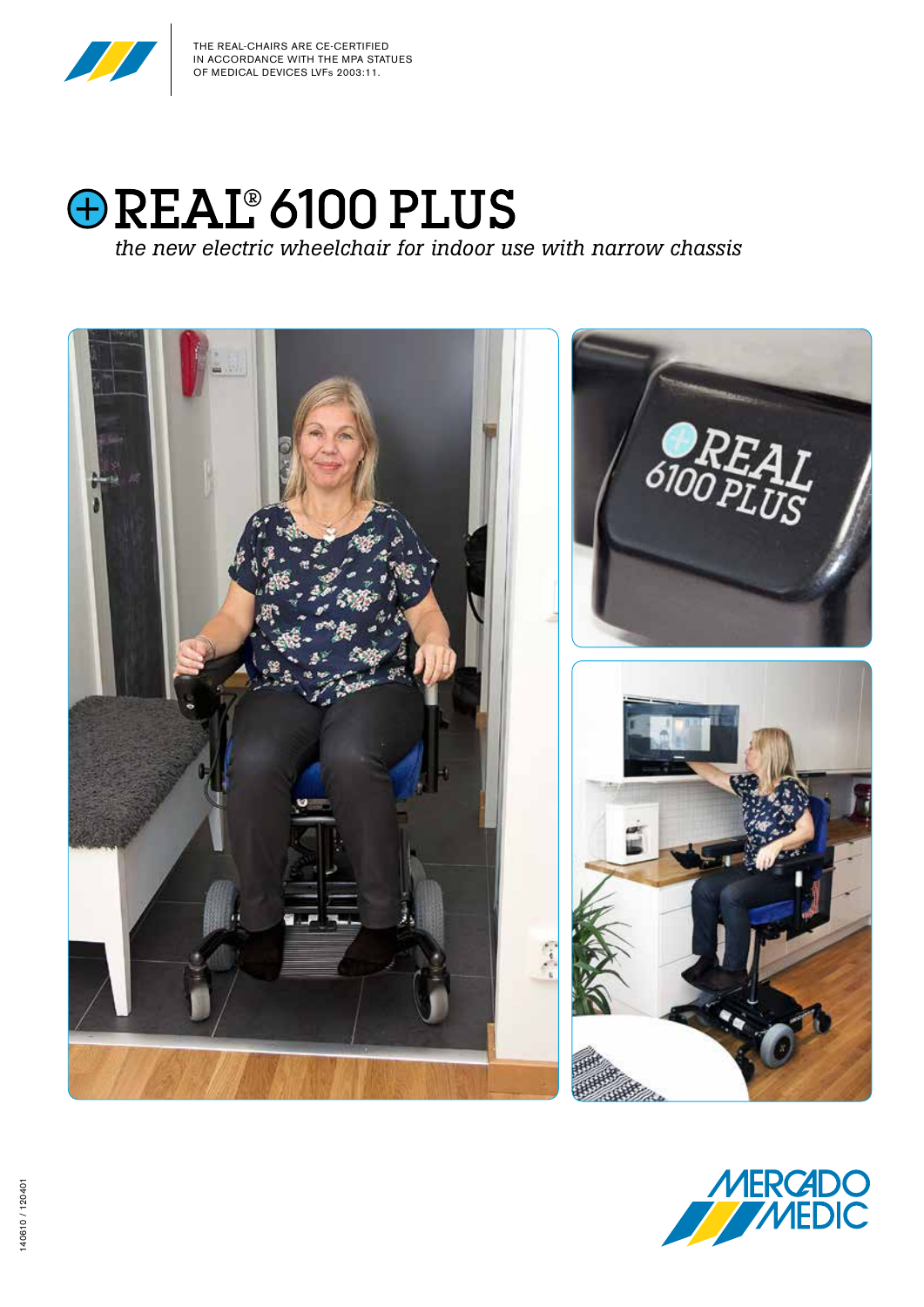# *Freedom of movement and freedom of choice with REAL 6100 PLUS*

Having weak legs you need a versatile chair to enable you to be active whilst seated to improve independence at home, work or in school.

This places stringent demands on function and quality. The chair must be comfortable, provide an ergonomically correct sitting position and enable you to move around in your chosen environment.

### *Freedom of movement*

The REAL 6100 PLUS is a powered wheelchair for indoor use. It is built to give the user maximum freedom of movement at home, at work or at school.

The wheelchair will enable you to move around easily in confined spaces as the chassis is only 570 mm wide. The electric height adjustment has an impressive 280 mm range and will lift 750 mm off the floor enabling the user to reach heights normally out of a seated person's range.

The mid-wheel drive enables the REAL 6100 PLUS to turn on its own axis and the individual wheel suspension allows it to climb obstacles up to 40 mm.

### *Freedom of choice in accordance of the user's needs*

The REAL 6100 PLUS has great potential for adjustment to suit the user's needs and wishes. The standard version of the REAL 6100 PLUS has an ergonomic seating system and foldable armrests making it a very comfortable chair, easy to transfer in and out of.

The leg support has a stable footplate with a length and angle adjustment.

### *Wide range of accessories and alternatives*

The REAL 6100 PLUS can be equipped with a wide range of alternatives and accessories. You can choose between various types of tilt in space, alternative seats and back rests, etc. For more information please see our accessories brochure.

We are also proud to offer Dynamic Controls' range of electronic accessories for even better individual adaptation. For more information please see http://www.dynamiccontrols.com/designers-andmanufacturers/products

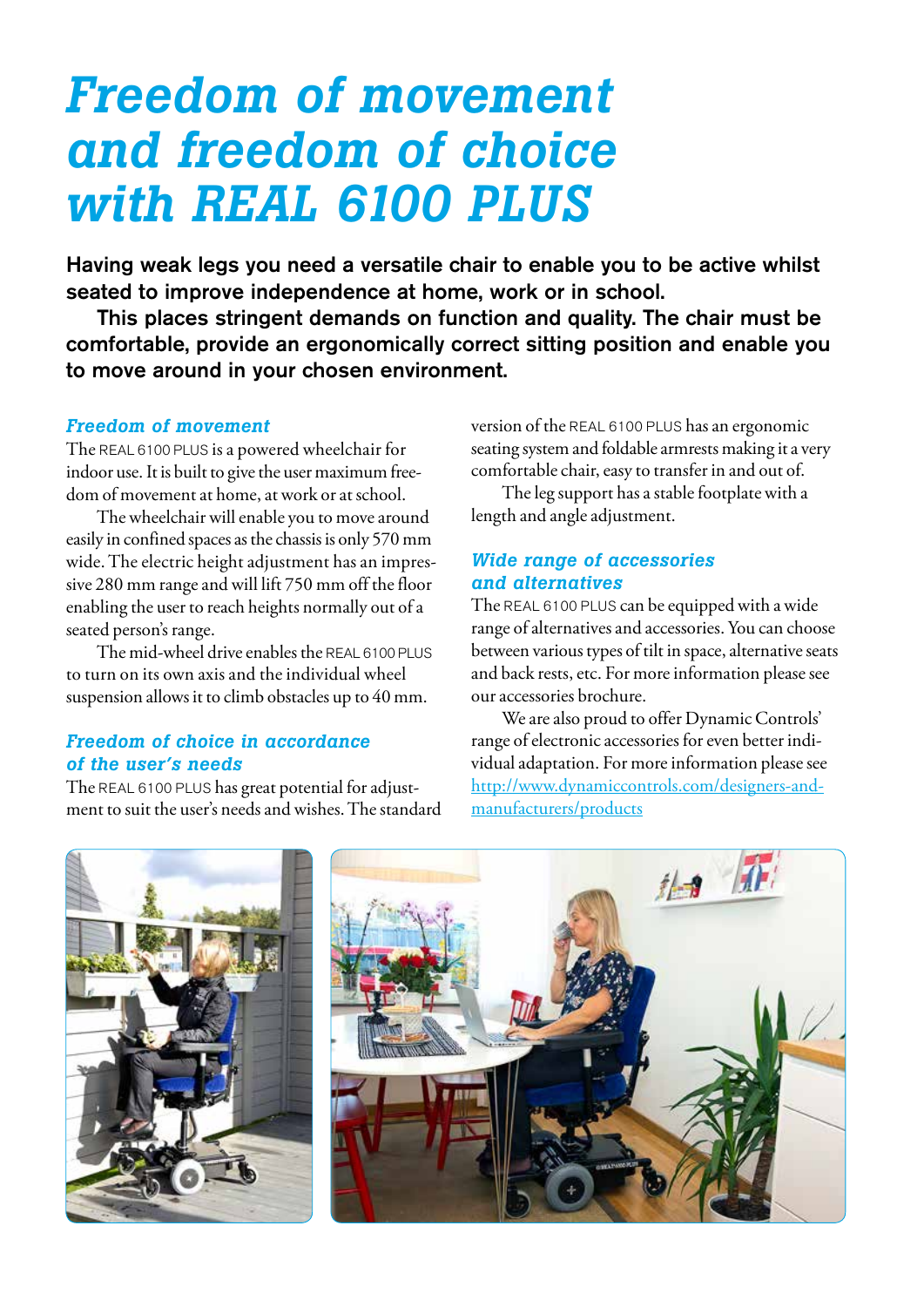## *A system where your needs dictate the design*